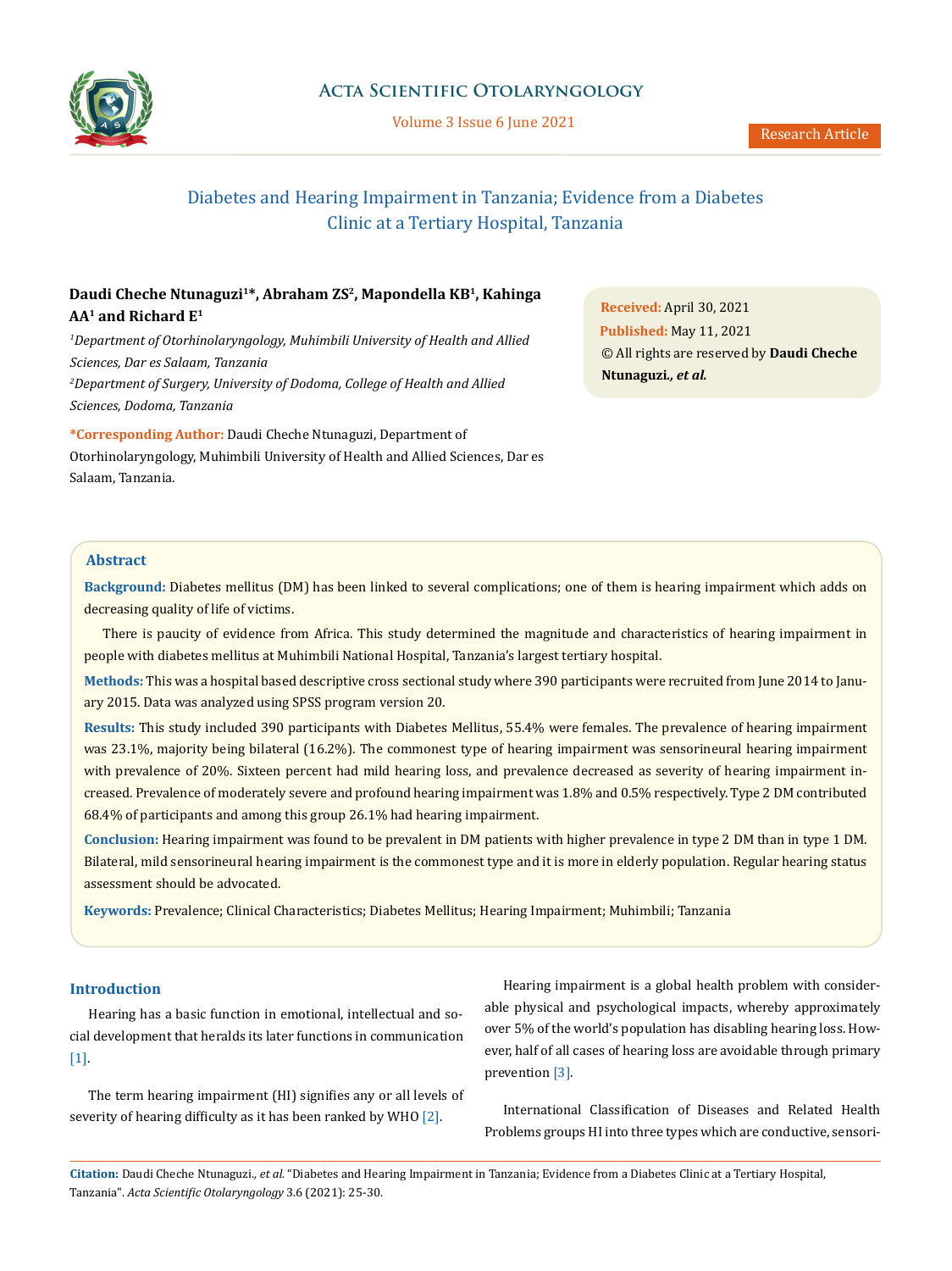neural and mixed hearing impairment [11]. Each type has different causes which may be congenital or acquired [9,12,13].

Diabetes mellitus is a group of metabolic diseases which is characterized by presence of hyperglycemia. This usually results from defects in insulin secretion, insulin action, or both [14,15].

The chronic hyperglycemia of diabetes is associated with complications which may be microvascular, macrovascular, and others that involve several body systems [16,19].

DM is a huge global health problem that affects more than 170 million people worldwide. Prevalence of both type 1 and type 2 DM is increasing worldwide, with the prevalence of type 2 DM rising more rapidly because of increasing obesity and reduced activity levels as countries become more industrialized. Epidemiologic predictions are that there will be a 57% increase in the prevalence of diabetes in North America, 108% in Southeast Asia and 111% increase in Africa by the year 2025 [15-17].

DM is thought to cause hearing impairment by several mechanisms such as changes in cochlear turns like significant thickening of walls of the blood vessels of the basilar membrane and stria, atrophy of the stria vascularis, and substantial loss of cochlear outer hair cells [22,23].

Other mechanisms are microangiopathic changes, hemorrhage in endolymph and perilymph, and others [24].

In spite of this present information about hearing impairment and DM, no study has been done in our country to ascertain the magnitude and characteristic. This study aimed at bridging the existing gap.

### **Methods**

This hospital based descriptive cross-sectional study was conducted between June 2014 and January 2015 and included all patients aged 7 years and above with DM who attended diabetes clinic at Muhimbili National Hospital (MNH). Data were analyzed using SPSS version 20. A 95% CI was used for judging significance while association between variables was explored with two-tailed  $\chi^2$ .

Pre-tested structured questionnaire was used to collect data. Participants underwent thorough otoscopic examination by the qualified otolaryngologist. Encountered cerumen, foreign bodies or ear discharge were dealt with appropriately to ensure a dry ear before hearing assessment. Pure tone audiometry (PTA) and tympanometry were performed by clinical audiologist using Otoacoustic Clinical Audiometer AC 40 and Otoacoustic AT 235 tympanometer respectively. The hearing threshold grading was classified according to WHO criterion. Hearing impairment was classified as right, left or bilateral. PTA showed different types of HI as conductive, sensorineural or mixed type. Type A tympanogram was considered normal while type B was considered consistent with middle ear pathology and diagnostic for middle ear effusion. Ethical approval to conduct the study was sought from the Muhimbili University of Health and Allied Sciences Research Ethics Committee with a reference no MU/PGS/SAEC/Vol.XI/246 and written informed consent obtained from participants or parents/legal guardians prior to recruitment into the study, with adherence to the Declaration of Helsinki.

### **Results**

### **Age and sex distribution of study participants**

A total of 390 study participants were recruited at MNH between June 2014 and January 2015. There was a slightly higher proportion of females (55.4%) compared to males (44.6%) with the ratio of 1.2:1. In this study most participants were aged 41 - 60 years 155 (39.7%) (Table 1).

| Age group | Gender     |             |              |  |
|-----------|------------|-------------|--------------|--|
| (years)   | Female (%) | Male $(\%)$ | <b>Total</b> |  |
| $\leq 20$ | 36(51.4)   | 34 (48.6)   | 70 (17.9)    |  |
| $21 - 40$ | 32 (59.3)  | 22 (40.7)   | 54 (13.8)    |  |
| $41 - 60$ | 103 (66.5) | 52 (33.5)   | 155 (39.7)   |  |
| $61 - 80$ | 45 (40.5)  | 66 (59.5)   | 111 (28.5)   |  |
| Total     | 216 (55.4) | 174 (44.6)  | 390 (100)    |  |

#### **Table 1**

#### **Prevalence of hearing impairment**

Prevalence of hearing impairment was 90 (23.1%) Prevalence in female was 52 (24.1%) and in male was 38 (21.8%). Highest prevalence was found in the age group 61-80 years (39.6%).

The p-value for age (0.000) was statistically significant and for sex ( $p = 0.603$ ) was not statistically significant (Table 2).

### **Prevalence of hearing impairment according to DM type**

In this study, 68.7% of participants had type 2 DM. High prevalence was observed in this group where 26.1% of participants with type 2 DM had hearing impairment compared to 16.4% of partici-

**Citation:** Daudi Cheche Ntunaguzi*., et al.* "Diabetes and Hearing Impairment in Tanzania; Evidence from a Diabetes Clinic at a Tertiary Hospital, Tanzania". *Acta Scientific Otolaryngology* 3.6 (2021): 25-30.

26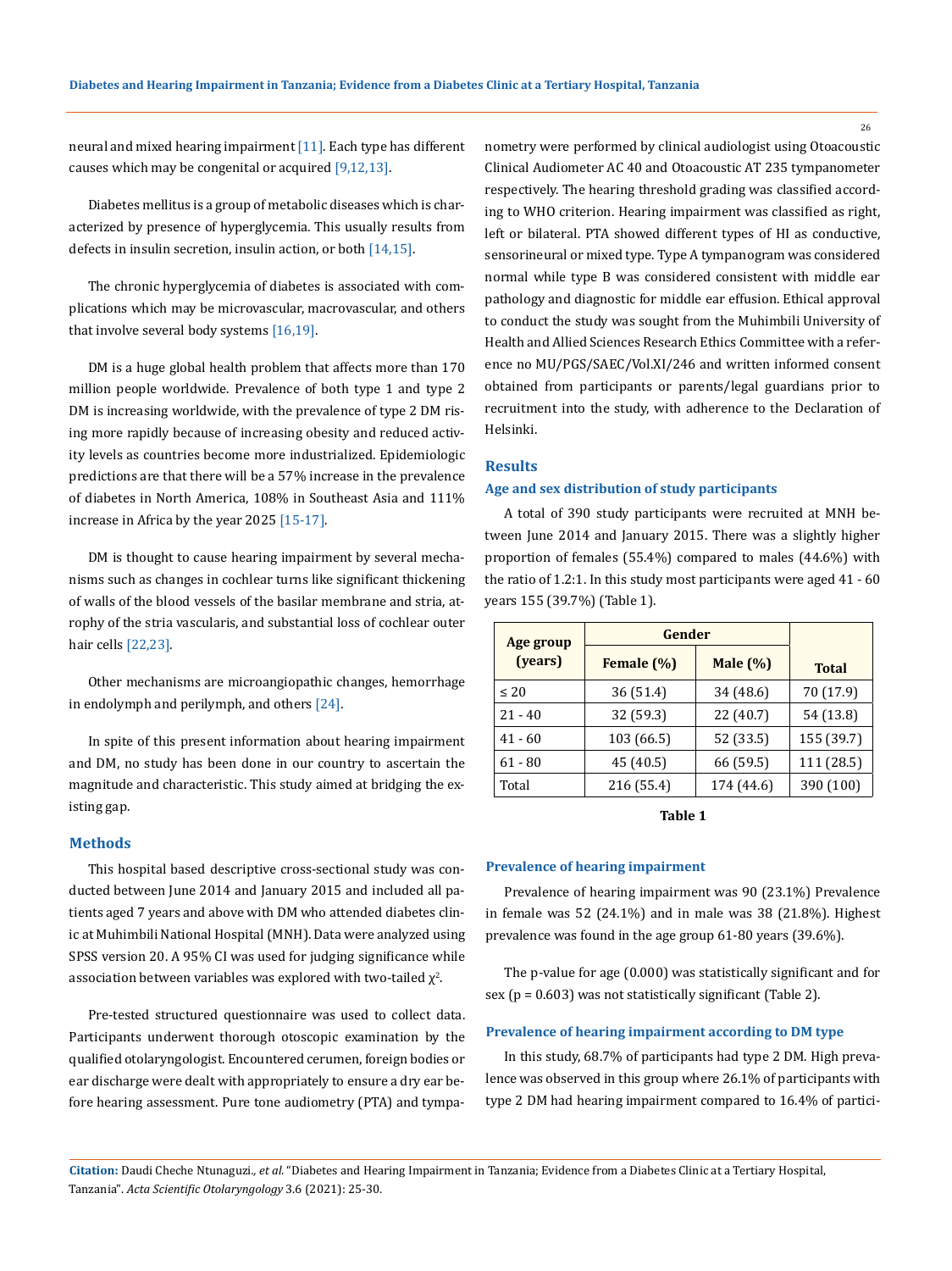|              |           | <b>Hearing loss</b> |                |              |
|--------------|-----------|---------------------|----------------|--------------|
|              |           | <b>Yes</b>          | N <sub>0</sub> |              |
|              |           | N(%)                | N(%)           | Total $(\%)$ |
|              | $\leq 20$ | 8(11.4)             | 62(88.6)       | 70(17.9)     |
|              | $21 - 40$ | 11 (20.4)           | 43 (79.6)      | 54(13.8)     |
| Age<br>(yrs) | $41 - 60$ | 27(17.4)            | 128 (82.6)     | 155(39.7)    |
|              | $61 - 80$ | 44 (39.6)           | 67(60.4)       | 111(28.5)    |
|              | Total     | 90 (23.1)           | 300 (76.9)     | 390 (100)    |
|              | Female    | 52 (24.1)           | 164 (75.9)     | 216 (55.4)   |
|              | Male      | 38 (21.8)           | 136 (78.2)     | 174 (44.6)   |
| Gender       | Total     | 90 (23.1)           | 300 (76.9)     | 390 (100)    |

**Table 2**

# pants with type 1 DM. This difference was statistically significant with  $p = 0.035$  (Table 3).

|                | <b>Hearing impairment</b> |            |              |
|----------------|---------------------------|------------|--------------|
| <b>DM Type</b> | Yes $(\% )$               | No (%)     | Total $(\%)$ |
| DM type 1      | 20(16.4)                  | 102 (31.3) | 122 (31.3)   |
| DM type 2      | 70 (26.1)                 | 198 (73.9) | 268 (68.7)   |
| Total          | 90 (23.1)                 | 300 (76.9) | 390 (100)    |

**Table 3**

## **Types of hearing impairment**

Sensorineural hearing impairment had highest proportion followed by conductive hearing impairment which constituted 20% and 1.9% of all participants respectively. There was an observed increase in the prevalence of sensorineural hearing impairment with age whereby the lowest was 8.5% in age group 20 years and below, and highest prevalence was 31.4% in the age group 61-80. (p = 0.008). Females had high prevalence of sensorineural and conductive hearing impairment 46 (21.3%) and 5 (2.3%) compared to males but the difference was not statistically significant ( $p = 0.302$ ) (Table 4).

# **Severity of hearing impairment**

There was a decrease in the prevalence of hearing impairment as severity increased, from mild 62 (16%) through profound 2  $(0.5\%)$  (p = 0.022). Mild hearing impairment had higher prevalence in females (17.1%) than in male gender which showed higher prevalence of moderately severe and profound hearing impairment,  $3.4\%$  and  $1.1\%$ , respectively ( $p = 0.030$ ) (Table 5).

# **Discussion**

Studies that concentrate on hearing status are relatively rare in developing world and some published data concentrates on certain special groups such as school children and workers in noisy

|                    |           | <b>Hearing pattern</b> |                |                          |              |              |
|--------------------|-----------|------------------------|----------------|--------------------------|--------------|--------------|
|                    |           | Normal $(\%)$          | Conductive (%) | <b>Sensorineural</b> (%) | Mixed $(\%)$ | <b>Total</b> |
|                    | $\leq 20$ | 62(88.6)               | 2(2.8)         | 6(8.5)                   | $\mathbf{0}$ | 70 (17.9)    |
|                    | $21 - 40$ | 43 (79.6)              | 1(1.9)         | 9(16.7)                  | 1(1.9)       | 54 (13.8)    |
| Age group<br>(yrs) | $41 - 60$ | 128 (82.1)             | 1(0.6)         | 26 (16.7)                | $\bf{0}$     | 156 (39.7)   |
|                    | $61 - 80$ | 67 (58.4)              | 3(2.7)         | 37 (31.4)                | 4(3.6)       | 115 (28.5)   |
|                    | Total     | 300 (76.9)             | 7(1.9)         | 78 (20.0)                | 5(1.3)       | 390 (100)    |
| Gender             | Female    | 164 (75.9)             | 5(2.3)         | 46 (21.3)                | 1(0.5)       | 216 (55.4)   |
|                    | Male      | 136 (78.2)             | 2(1.2)         | 32 (18.4)                | 4(2.3)       | 174 (44.6)   |
|                    | Total     | 300 (76.9)             | 7(1.9)         | 78 (20)                  | 5(1.3)       | 390 (100)    |

**Table 4**

environments. The magnitude and characteristics of hearing impairment among people with DM was yet to be established in our settings.

higher compared to studies done in general population [4,5,31]. Prevalence was similar to several studies but different from others depending on differences in terms of study such as types of DM, age or types of hearing impairment studied [25,26,30,32,38,40].

This study involved 390 DM patients, among them 55.4% were females. Prevalence of hearing impairment was 23.1% which is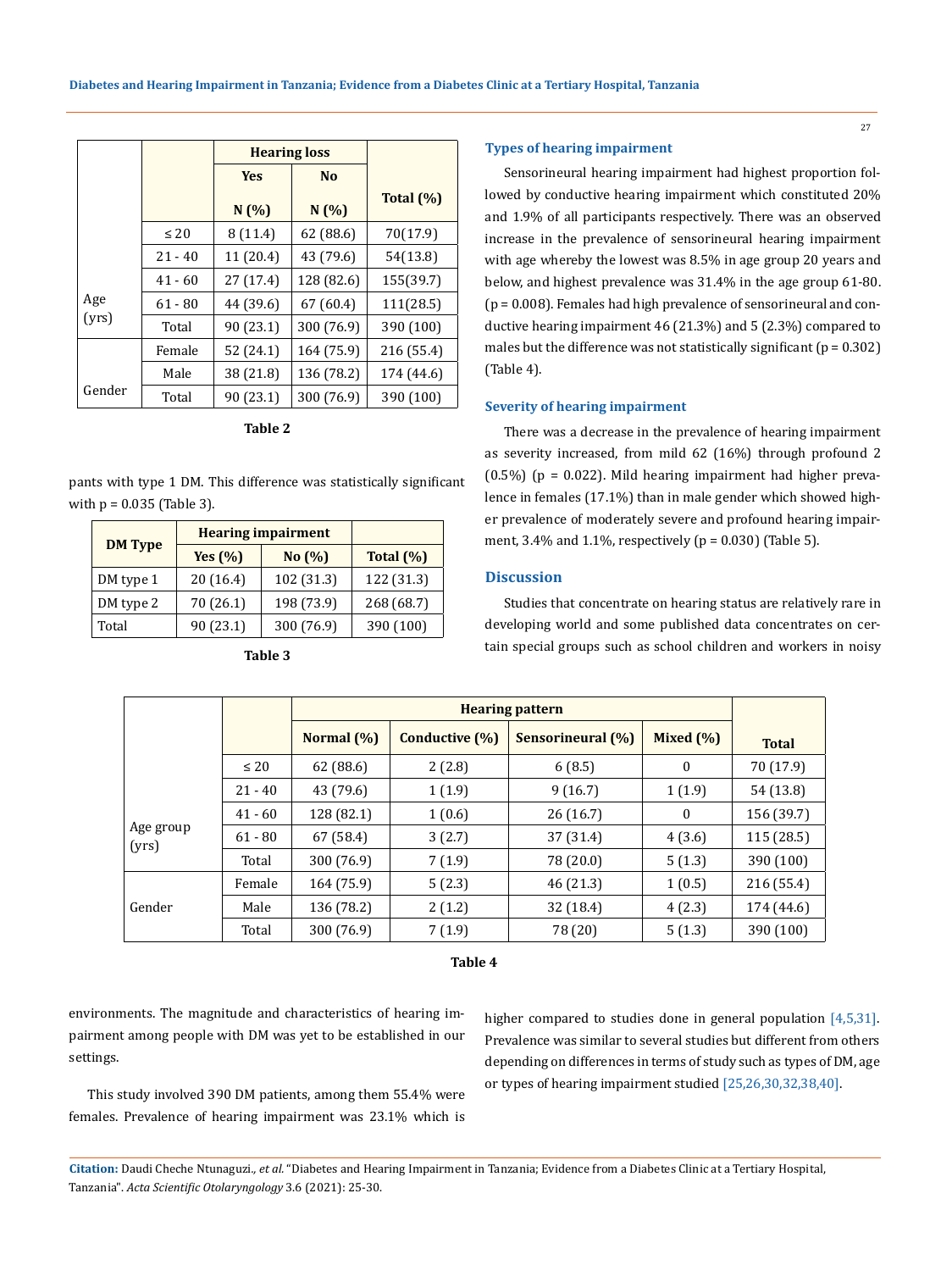|                    |           |                       |            |              |                              | -28          |              |
|--------------------|-----------|-----------------------|------------|--------------|------------------------------|--------------|--------------|
|                    |           | <b>Hearing status</b> |            |              |                              |              |              |
|                    |           | Normal (%)            | Mild $(%)$ | Moderate (%) | <b>Moderately severe (%)</b> | Profound (%) | <b>Total</b> |
|                    | $\leq 20$ | 62(88.6)              | 7(10)      | 1(1.4)       | 0                            | $\mathbf{0}$ | 70 (17.9)    |
|                    | $21 - 40$ | 43 (79.6)             | 7(13)      | 2(2.8)       | 1(1.9)                       | 1(1.9)       | 54 (13.8)    |
|                    | $41 - 60$ | 128 (82.1)            | 19 (12.2)  | 6(3.8)       | 1(0.6)                       | 1(0.6)       | 155 (39.7)   |
|                    | $61 - 80$ | 67 (58.4)             | 29 (26.1)  | 10(9)        | 5(4.5)                       | $\bf{0}$     | 111 (28.5)   |
| Age group<br>(yrs) | Total     | 300 (76.9)            | 62(16)     | 19(4.9)      | 7(1.8)                       | 2(0.5)       | 390 (100)    |
| Gender             | Female    | 164 (75.9)            | 37(17.1)   | 14(6.5)      | 1(0.5)                       | $\theta$     | 216 (55.4)   |
|                    | Male      | 136 (78.2)            | 25(14.4)   | 5(2.8)       | 6(3.4)                       | 2(1.1)       | 174 (44.6)   |
|                    | Total     | 300 (76.9)            | 62 (16)    | 19 (4.9)     | 7(1.8)                       | 2(0.5)       | 390 (100)    |

# **Table 5**

Age > 60 years had highest prevalence (39.6%) resembling meta-analysis by Akinpelu [25]. Bilateral hearing impairment was more common and there was no statistically significant difference in prevalence between female and male; findings similar to Maryland and India [26,30,32].

Prevalence was higher in type 2 DM (26.1%) compared to type 1 DM (16.4%) similar to findings by Austin., *et al*. who suggested insulin use has some protective effect on developing hearing loss [39].

Sensorineural hearing impairment predominated in this study (20%) similar to findings in several studies [27,34-36,41].

Hearing impairment was mild in 16% of participants depicting what others found in several studies [25,37] but contrary to observation by Pemmaiah., *et al*. who reported high prevalence of moderate hearing impairment [30].

# **Conclusion**

Hearing impairment was found to be prevalent in DM patients. The prevalence is higher in type 2 DM than in type 1 DM. The commonest type of hearing impairment is sensorineural hearing loss which is bilateral, mild and it is more in elderly population. Regular assessment of hearing status to diabetic patients should be advocated.

## **Bibliography**

1. Rose S. "The fundamental role of hearing in psychological development". In Introduction to Audiology and Hearing Science". Eds. Decker. NT Longman. New York, London (1986).

- 2. [Report of the Informal Working Group on Prevention of Deaf](https://apps.who.int/iris/handle/10665/58839)[ness and Hearing Impairment Programme Planning, Geneva](https://apps.who.int/iris/handle/10665/58839)  [\(1991\): 18-21 1991.](https://apps.who.int/iris/handle/10665/58839)
- 3. [Deafness and Hearing Loss: WHO Fact sheet N°300 \(2013\).](https://www.who.int/news-room/fact-sheets/detail/deafness-and-hearing-loss)
- 4. Mathers C., *et al*[. "Global burden of hearing loss in the year](https://www.who.int/bulletin/volumes/92/5/13-128728/en/)  2000". *[Global Burden of Disease](https://www.who.int/bulletin/volumes/92/5/13-128728/en/)* 4 (2000): 1-30.
- 5. [Minja BM and Machemba A. "Prevalence of otitis media,](https://www.sciencedirect.com/science/article/abs/pii/0165587696013638)  [hearing impairment and cerumen impaction among school](https://www.sciencedirect.com/science/article/abs/pii/0165587696013638)  [children in rural and urban Dar es Salaam, Tanzania".](https://www.sciencedirect.com/science/article/abs/pii/0165587696013638) *Interna[tional Journal of Pediatric Otorhinolaryngology](https://www.sciencedirect.com/science/article/abs/pii/0165587696013638)* 37.1 (1996): [29-34.](https://www.sciencedirect.com/science/article/abs/pii/0165587696013638)
- 6. Wedro BC and Shiel WCJ. "Anatomy of Hearing and Balance".
- 7. Moore K., *et al*. "Clinically oriented anatomy" (2006).
- 8. Scott-Brown's basic sciences; Anatomy of inner ear: Anthony; 5th edition 1: 27-36.
- 9. James BS and Ballenger JJ. "Otorhinolaryngology Head and Neck Surgery Sixteenth Edition" (2003).
- 10. Drake RL., *et al*. "Grays Anatomy For Students" (2004).
- 11. International Statistical Classification of Diseases and Related Health Problems, 10<sup>th</sup> rev. Geneva: WHO (2003): 2.
- 12. Swanepoel DW. "Laurent C. Open Access Guide To Audiology and Hearing Aids for Otolaryngologists. (Figure 2).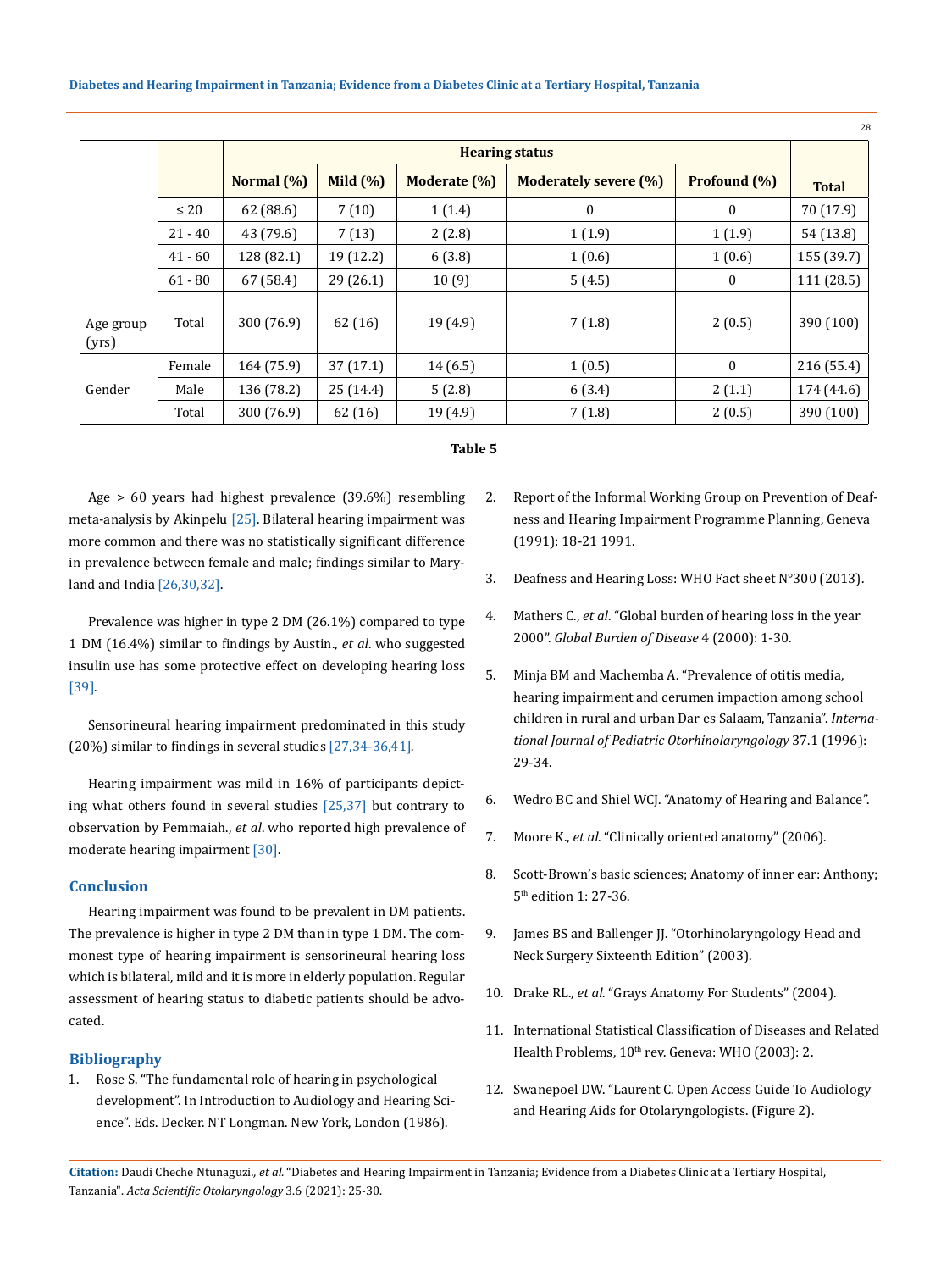- 13. Bailey BJ and Johnson JT. "Head and Neck Surgery Otolaryngology". 4<sup>th</sup> Edition (2006).
- 14. [American Diabetes Association. "Diagnosis and classification](https://care.diabetesjournals.org/content/37/Supplement_1/S81)  [of diabetes mellitus".](https://care.diabetesjournals.org/content/37/Supplement_1/S81) *Diabetes Care* 36.1 (2013): S67-74.
- 15. [Parker P. "Diabetes and Hearing Loss".](https://www.healthline.com/health/type-2-diabetes/hearing-loss) *Audiologist Practices*  [2.4 \(2002\): 22-23.](https://www.healthline.com/health/type-2-diabetes/hearing-loss)
- 16. Badiu C. "Harrison's Principles of Internal Medicine 16<sup>th</sup> edition". *[Acta Endocrinologica](https://n.neurology.org/content/64/8/1488)* 1.4 (2005): 499-499.
- 17. [Singh S. "The Genetics of Type 2 Diabetes Mellitus: A Review".](https://www.ncbi.nlm.nih.gov/pmc/articles/PMC1892523/)  *[Journal of Science, Banaras Hindu University, Varanasi](https://www.ncbi.nlm.nih.gov/pmc/articles/PMC1892523/)* 55 [\(2011\): 35-48.](https://www.ncbi.nlm.nih.gov/pmc/articles/PMC1892523/)
- 18. Hall V., *et al*[. "Diabetes in Sub Saharan Africa 1999-2011:](https://pubmed.ncbi.nlm.nih.gov/21756350/)  [Epidemiology and public health implications. a systematic](https://pubmed.ncbi.nlm.nih.gov/21756350/)  review". *[BMC Public Health](https://pubmed.ncbi.nlm.nih.gov/21756350/)* 11.1 (2011): 564.
- 19. Joshi N., *et al*[. "Infections in Patients with Diabetes Mellitus".](https://www.ncbi.nlm.nih.gov/pmc/articles/PMC3354930/)  *[The New England Journal of Medicine](https://www.ncbi.nlm.nih.gov/pmc/articles/PMC3354930/)* 341.25 (1999): 1906- [1912.](https://www.ncbi.nlm.nih.gov/pmc/articles/PMC3354930/)
- 20. [Jones NS and Fowler PD. "Diabetes and hearing loss".](https://pubmed.ncbi.nlm.nih.gov/10196639/) *Clinical [Otolaryngology](https://pubmed.ncbi.nlm.nih.gov/10196639/)* 24 (1999): 3-8.
- 21. [Harati Y. "Diabetic Neuropathies: Unanswered Questions".](https://pubmed.ncbi.nlm.nih.gov/17324729/)  *[Neurologic Clinics](https://pubmed.ncbi.nlm.nih.gov/17324729/)* 25 (2007): 303-317.
- 22. [Fukushima H and Cureoglu S. "Effects of type 2 diabetes mel](https://pubmed.ncbi.nlm.nih.gov/16982969/)[litus on cochlear structure in humans".](https://pubmed.ncbi.nlm.nih.gov/16982969/) *Archives of Otorhino[laryngology-Head and Neck Surgery](https://pubmed.ncbi.nlm.nih.gov/16982969/)* 132 (2006): 934-938.
- 23. Kariya S., *et al*[. "Comparing the Cochlear Spiral Modiolar](https://pubmed.ncbi.nlm.nih.gov/21173807/)  [Artery in Type-1 and Type-2 Diabetes Mellitus: A Human](https://pubmed.ncbi.nlm.nih.gov/21173807/)  Temporal Bone Study". *[Acta Medica Okayama](https://pubmed.ncbi.nlm.nih.gov/21173807/)* 64.6 (2010): [375-383.](https://pubmed.ncbi.nlm.nih.gov/21173807/)
- 24. Breu F., *et al*. "Causes of Hearing Loss in adults". *Vasa* (2008): 1-38.
- 25. Akinpelu OV., *et al*[. "Is type 2 diabetes mellitus associated](https://pubmed.ncbi.nlm.nih.gov/23945844/)  [with alterations in hearing? A systematic review and meta](https://pubmed.ncbi.nlm.nih.gov/23945844/)analysis". *[Laryngoscope](https://pubmed.ncbi.nlm.nih.gov/23945844/)* (2013): 1-10.
- 26. Kakarlapudi V., *et al*[. "The effect of diabetes on sensorineural](https://pubmed.ncbi.nlm.nih.gov/12806288/)  hearing loss". *[Otology and Neurotology](https://pubmed.ncbi.nlm.nih.gov/12806288/)* 24 (2003): 382-386.
- 27. Kalli K., *et al*. "Hearing disturbances in patients suffering from diabetes". *Otolaryngology–Head and Neck Surgery* 48 (2012): 22-24.
- 28. Horikawa C., *et al*[. "Diabetes and risk of hearing impairment](https://academic.oup.com/jcem/article/98/1/51/2823051)  in adults: a meta-analysis". *[The Journal of Clinical Endocrinol](https://academic.oup.com/jcem/article/98/1/51/2823051)[ogy and Metabolism](https://academic.oup.com/jcem/article/98/1/51/2823051)* 98. (2013): 51-58.
- 29. [Dalton D and Cruickshanks K. "Association of NIDDM and](https://pubmed.ncbi.nlm.nih.gov/9727906/)  [hearing loss".](https://pubmed.ncbi.nlm.nih.gov/9727906/) *Diabetes* 21.9 (1998).
- 30. [Pemmaiah K and Srinivas D. "Hearing loss in Diabetes Mel](https://www.iomcworld.org/articles/hearing-loss-in-diabetes-mellitus.pdf)litus". *[International Journal of Collaborative Research on Inter](https://www.iomcworld.org/articles/hearing-loss-in-diabetes-mellitus.pdf)[nal Medicine and Public Health](https://www.iomcworld.org/articles/hearing-loss-in-diabetes-mellitus.pdf)* 3.10 (2011): 725-731.
- 31. Bainbridge KE., *et al*[. "Diabetes and Hearing Impairment in](https://pubmed.ncbi.nlm.nih.gov/18559825/)  [the United States: Audiometric Evidence from the National](https://pubmed.ncbi.nlm.nih.gov/18559825/)  [Health and Nutrition Examination Surveys, 1999-2004".](https://pubmed.ncbi.nlm.nih.gov/18559825/) *An[nals of Internal Medicine](https://pubmed.ncbi.nlm.nih.gov/18559825/)* 149.1 (2010): 1-10.
- 32. [Chamyal CPC. "Vestibulo-Cochlear Functions In Diabetes](https://www.ncbi.nlm.nih.gov/pmc/articles/PMC3450830/)  Mellitus". *[Indian Journal of Otolaryngology and Head and Neck](https://www.ncbi.nlm.nih.gov/pmc/articles/PMC3450830/)  Surgery* [49.2 \(1997\): 162-164.](https://www.ncbi.nlm.nih.gov/pmc/articles/PMC3450830/)
- 33. [Sogebi OA. "Assessment of the risk factors for hearing loss](https://pubmed.ncbi.nlm.nih.gov/24249950/)  in adult Nigerian population". *[Nigerian Medical Journal](https://pubmed.ncbi.nlm.nih.gov/24249950/)* 54.4 [\(2013\): 244-249.](https://pubmed.ncbi.nlm.nih.gov/24249950/)
- 34. Agarwal MK., *et al*[. "Otorhinolaryngological Studies in Diabet](https://www.ncbi.nlm.nih.gov/pmc/articles/PMC3450990/)ics". *[Indian Journal of Otolaryngology and Head and Neck](https://www.ncbi.nlm.nih.gov/pmc/articles/PMC3450990/)  Surgery* [50.2 \(1998\).](https://www.ncbi.nlm.nih.gov/pmc/articles/PMC3450990/)
- 35. [Diniz TH and Guida HL. "Hearing Loss in Patients with Dia](http://www.scielo.br/scielo.php?script=sci_arttext&pid=S1808-86942009000400017)betes Mellitus". *[Brazilian Journal of Otorhinolaryngology](http://www.scielo.br/scielo.php?script=sci_arttext&pid=S1808-86942009000400017)* 75.4 [\(2009\): 573-578.](http://www.scielo.br/scielo.php?script=sci_arttext&pid=S1808-86942009000400017)
- 36. Rajendran S., *et al*[. "Evaluation of the Incidence of Sensori](https://www.biomedscidirect.com/336/evaluation_of_the_incidence_of_sensorineural_hearing_loss_in_patients_with_type_2_diabetes_mellitus/articlescategories)[neural hearing loss in Patients with Type 2 Diabetes Melli](https://www.biomedscidirect.com/336/evaluation_of_the_incidence_of_sensorineural_hearing_loss_in_patients_with_type_2_diabetes_mellitus/articlescategories)tus". *[International Journal of Biological and Medical Research](https://www.biomedscidirect.com/336/evaluation_of_the_incidence_of_sensorineural_hearing_loss_in_patients_with_type_2_diabetes_mellitus/articlescategories)* [2.4 \(2011\): 982-987.](https://www.biomedscidirect.com/336/evaluation_of_the_incidence_of_sensorineural_hearing_loss_in_patients_with_type_2_diabetes_mellitus/articlescategories)
- 37. [Malucelli D and Malucelli F. "Hearing loss prevalence in](https://pubmed.ncbi.nlm.nih.gov/22714855/)  [patients with diabetes mellitus type 1".](https://pubmed.ncbi.nlm.nih.gov/22714855/) *Brazilian Journal* 78.3 [\(2012\): 105-115.](https://pubmed.ncbi.nlm.nih.gov/22714855/)
- 38. Mozaffari M., *et al*[. "Diabetes mellitus and sensorineural hear](https://pubmed.ncbi.nlm.nih.gov/21218721/)[ing loss among non-elderly people".](https://pubmed.ncbi.nlm.nih.gov/21218721/) *Eastern Mediterranean Health Journal* [16.9 \(2010\): 947-952.](https://pubmed.ncbi.nlm.nih.gov/21218721/)

29

**Citation:** Daudi Cheche Ntunaguzi*., et al.* "Diabetes and Hearing Impairment in Tanzania; Evidence from a Diabetes Clinic at a Tertiary Hospital, Tanzania". *Acta Scientific Otolaryngology* 3.6 (2021): 25-30.